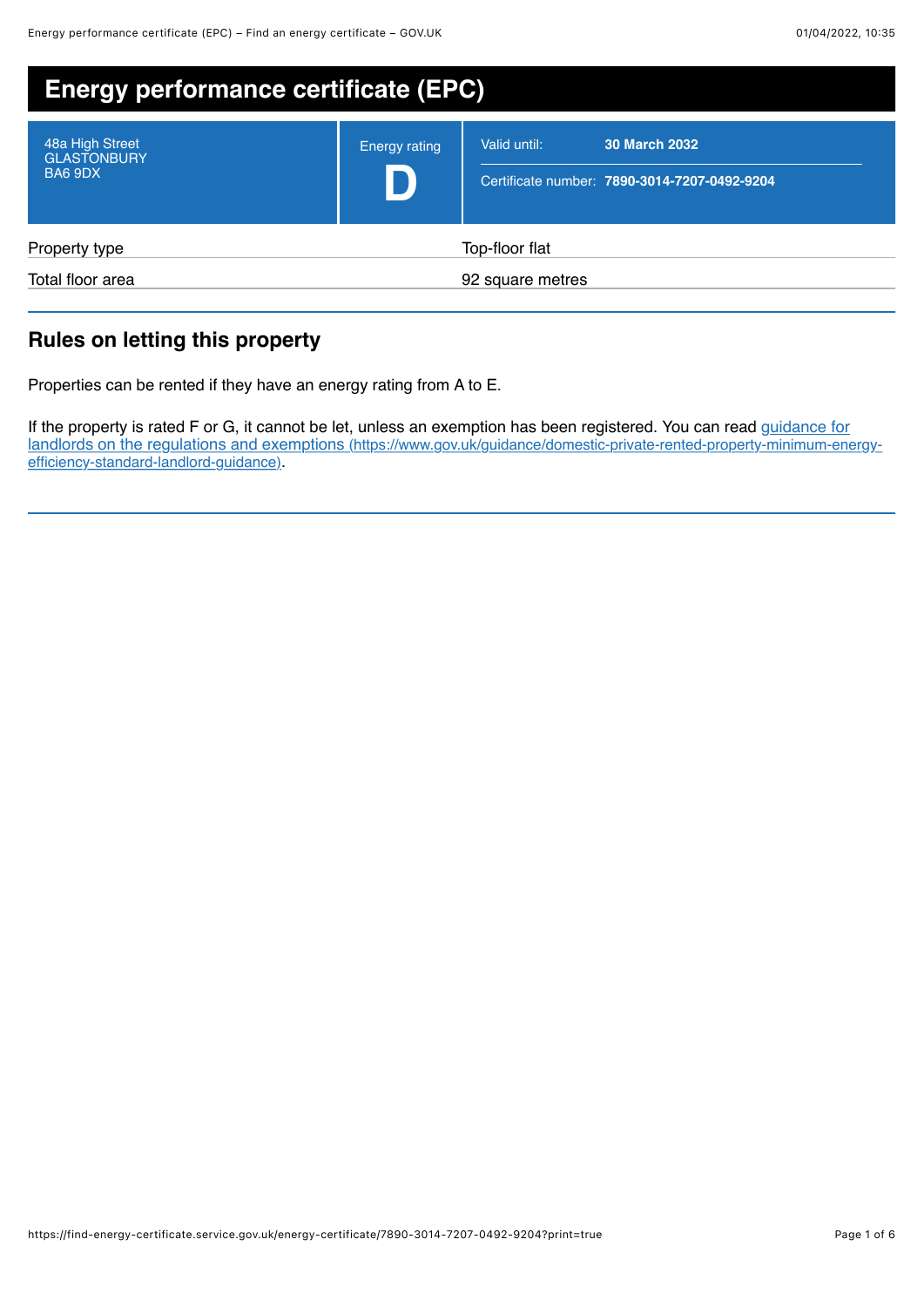## **Energy efficiency rating for this property**

This property's current energy rating is D. It has the potential to be C.

[See how to improve this property's energy performance.](#page-3-0)

| <b>Score</b> | <b>Energy rating</b> | <b>Current</b> | <b>Potential</b> |
|--------------|----------------------|----------------|------------------|
| $92+$        | Ą                    |                |                  |
| 81-91        | В                    |                |                  |
| 69-80        | $\mathbf C$          |                | 70   C           |
| 55-68        | D                    | 64  <br>D      |                  |
| 39-54        | Е                    |                |                  |
| $21 - 38$    | F                    |                |                  |
| $1 - 20$     | Œ                    |                |                  |

The graph shows this property's current and potential energy efficiency.

Properties are given a rating from A (most efficient) to G (least efficient).

Properties are also given a score. The higher the number the lower your fuel bills are likely to be.

For properties in England and Wales:

the average energy rating is D the average energy score is 60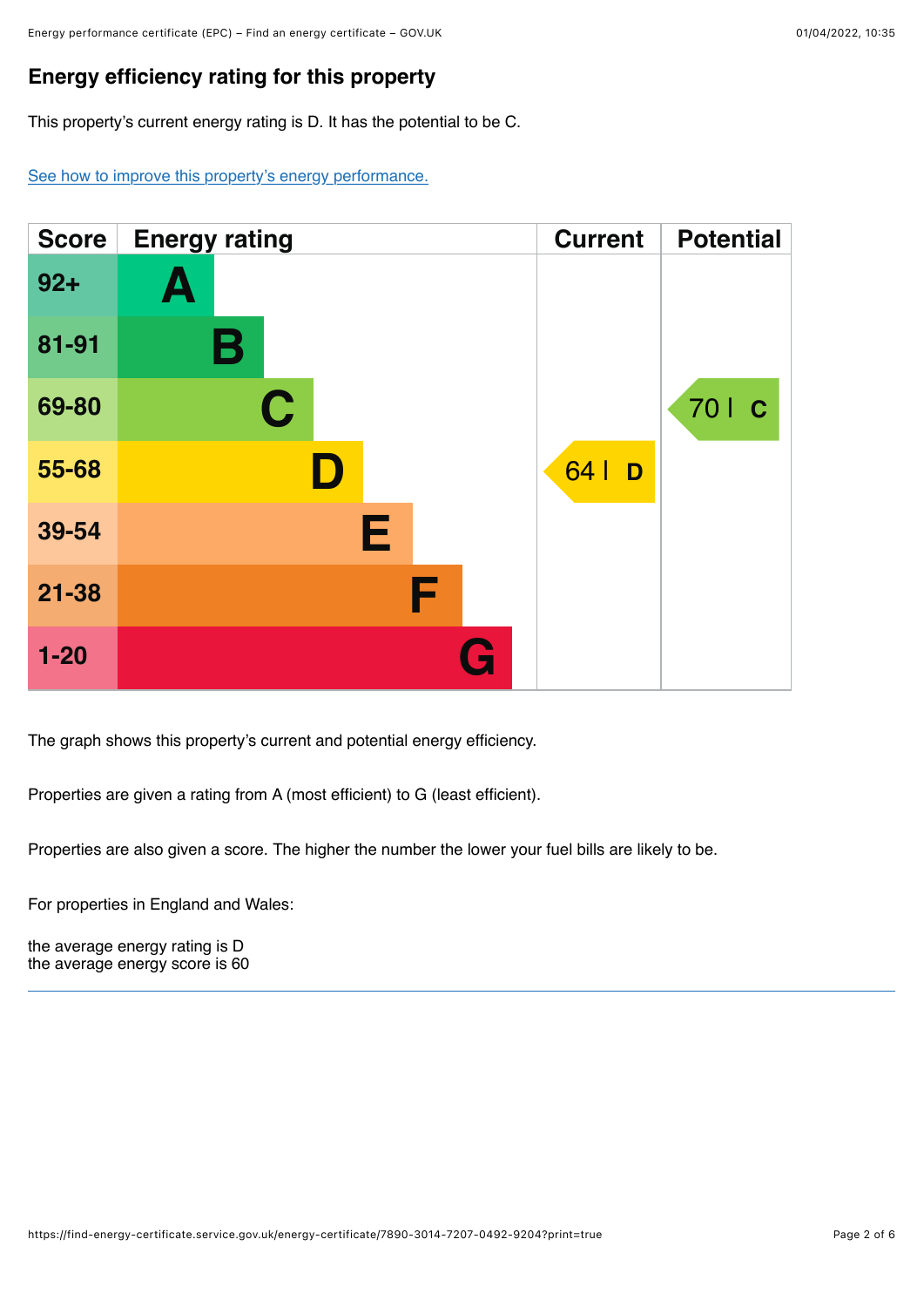## **Breakdown of property's energy performance**

This section shows the energy performance for features of this property. The assessment does not consider the condition of a feature and how well it is working.

Each feature is assessed as one of the following:

- very good (most efficient)
- good  $\bullet$
- average  $\bullet$
- poor
- very poor (least efficient)

When the description says "assumed", it means that the feature could not be inspected and an assumption has been made based on the property's age and type.

| <b>Feature</b>       | <b>Description</b>                                        | Rating    |
|----------------------|-----------------------------------------------------------|-----------|
| Wall                 | Solid brick, as built, no insulation (assumed)            | Very poor |
| Wall                 | Sandstone or limestone, as built, no insulation (assumed) | Very poor |
| Wall                 | Cavity wall, as built, no insulation (assumed)            | Poor      |
| Roof                 | Pitched, 100 mm loft insulation                           | Average   |
| Roof                 | Pitched, 150 mm loft insulation                           | Good      |
| Roof                 | Pitched, no insulation (assumed)                          | Very poor |
| Window               | Some double glazing                                       | Poor      |
| Main heating         | Boiler and radiators, mains gas                           | Good      |
| Main heating control | Programmer, room thermostat and TRVs                      | Good      |
| Hot water            | From main system                                          | Good      |
| Lighting             | Low energy lighting in all fixed outlets                  | Very good |
| Floor                | (other premises below)                                    | N/A       |
| Floor                | Solid, no insulation (assumed)                            | N/A       |
| Secondary heating    | None                                                      | N/A       |

#### **Primary energy use**

The primary energy use for this property per year is 242 kilowatt hours per square metre (kWh/m2).

#### **Additional information**

Additional information about this property:

- Cavity fill is recommended
- Stone walls present, not insulated $\bullet$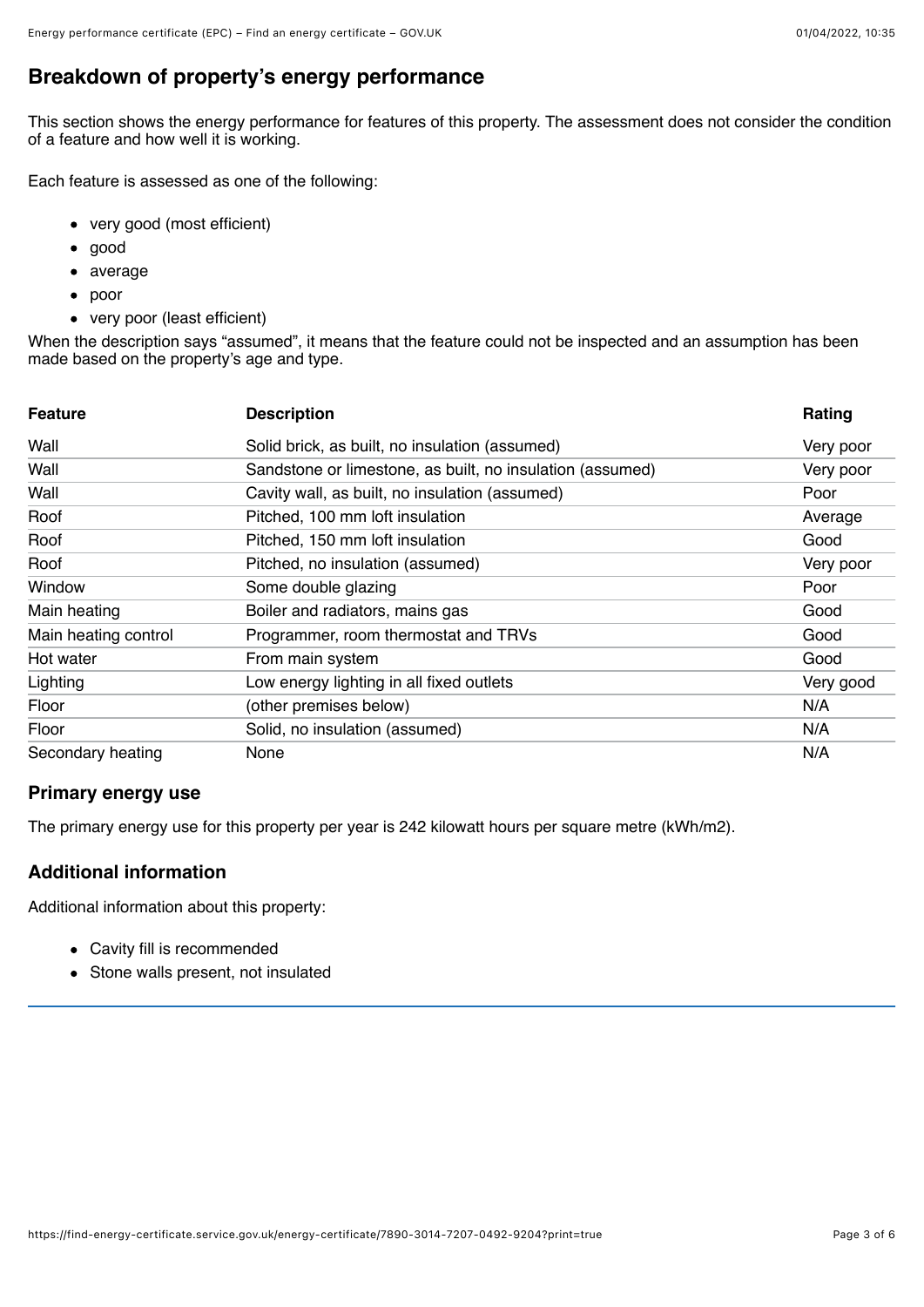### **Environmental impact of this property**

This property's current environmental impact rating is D. It has the potential to be D.

Properties are rated in a scale from A to G based on how much carbon dioxide (CO2) they produce.

Properties with an A rating produce less CO2 than G rated properties.

| An average household produces        | 6 tonnes of CO2   |
|--------------------------------------|-------------------|
| This property produces               | 3.9 tonnes of CO2 |
| This property's potential production | 3.1 tonnes of CO2 |

By making the [recommended changes](#page-3-0), you could reduce this property's CO2 emissions by 0.8 tonnes per year. This will help to protect the environment.

Environmental impact ratings are based on assumptions about average occupancy and energy use. They may not reflect how energy is consumed by the people living at the property.

### <span id="page-3-0"></span>**How to improve this property's energy performance**

Making any of the recommended changes will improve this property's energy efficiency.

If you make all of the recommended changes, this will improve the property's energy rating and score from D (64) to C  $(70).$ 

| Recommendation                                                       | <b>Typical installation</b><br>cost | <b>Typical yearly</b><br>saving |
|----------------------------------------------------------------------|-------------------------------------|---------------------------------|
| 1. Increase loft insulation to 270 mm                                | £100 - £350                         | £23                             |
| 2. Cavity wall insulation                                            | £500 - £1,500                       | £37                             |
| 3. Internal or external wall insulation                              | £4,000 - £14,000                    | £48                             |
| 4. Replace single glazed windows with low-E double glazed<br>windows | £3,300 - £6,500                     | £32                             |

#### **Paying for energy improvements**

[Find energy grants and ways to save energy in your home. \(https://www.gov.uk/improve-energy-efficiency\)](https://www.gov.uk/improve-energy-efficiency)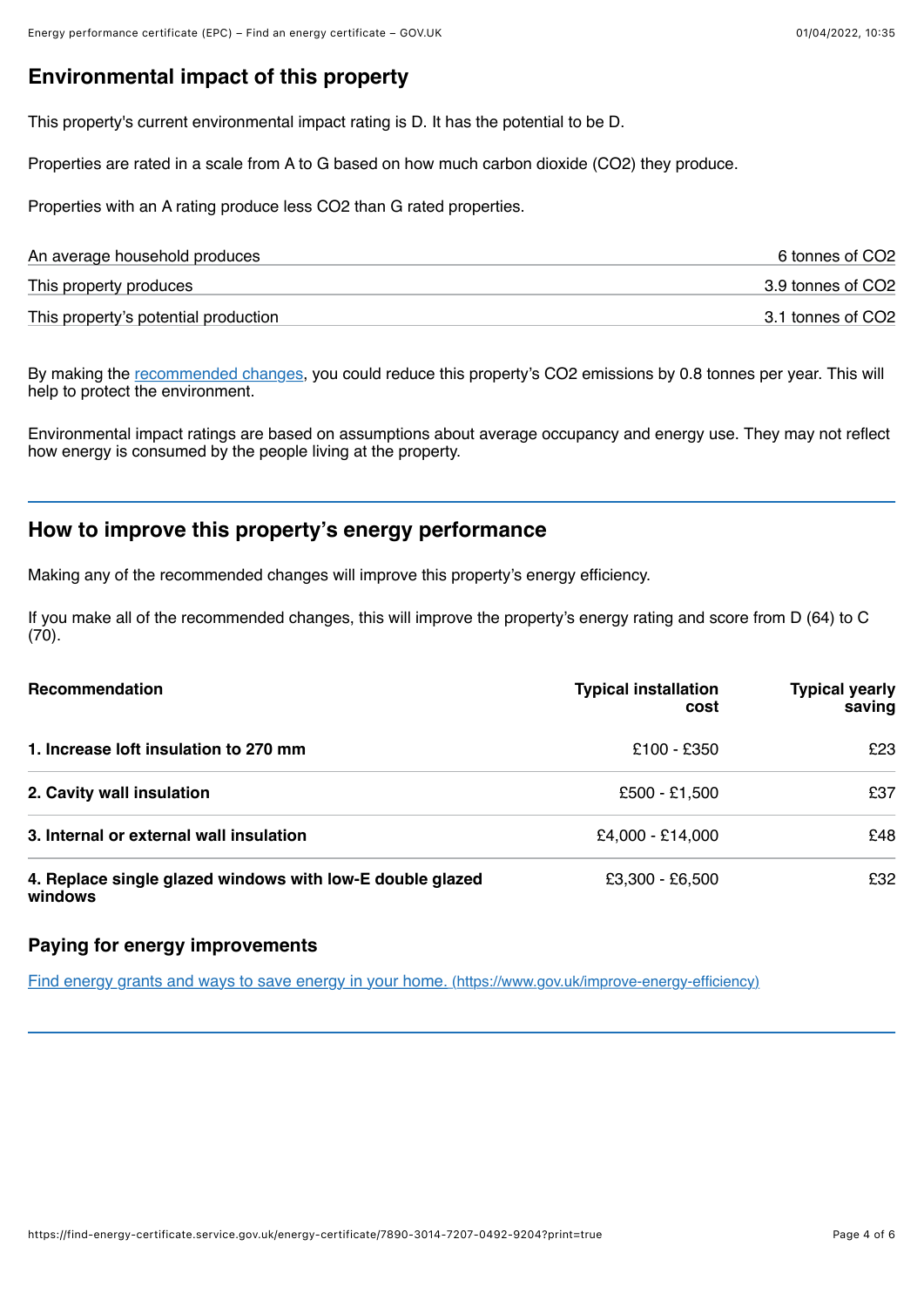## **Estimated energy use and potential savings**

| Estimated yearly energy cost for this property |  |
|------------------------------------------------|--|
| Potential saving                               |  |

The estimated cost shows how much the average household would spend in this property for heating, lighting and hot water. It is not based on how energy is used by the people living at the property.

[The estimated saving is based on making all of the recommendations in how to improve this property's energy](#page-3-0) performance.

For advice on how to reduce your energy bills visit [Simple Energy Advice \(https://www.simpleenergyadvice.org.uk/\)](https://www.simpleenergyadvice.org.uk/).

#### **Heating use in this property**

Heating a property usually makes up the majority of energy costs.

#### **Estimated energy used to heat this property**

| Space heating | 12836 kWh per year |
|---------------|--------------------|
| Water heating | 2195 kWh per year  |

# Potential energy savings by installing insulation

| <b>Type of insulation</b>     | Amount of energy saved |
|-------------------------------|------------------------|
| Loft insulation               | 1730 kWh per year      |
| <b>Cavity wall insulation</b> | 949 kWh per year       |
| Solid wall insulation         | 1257 kWh per year      |